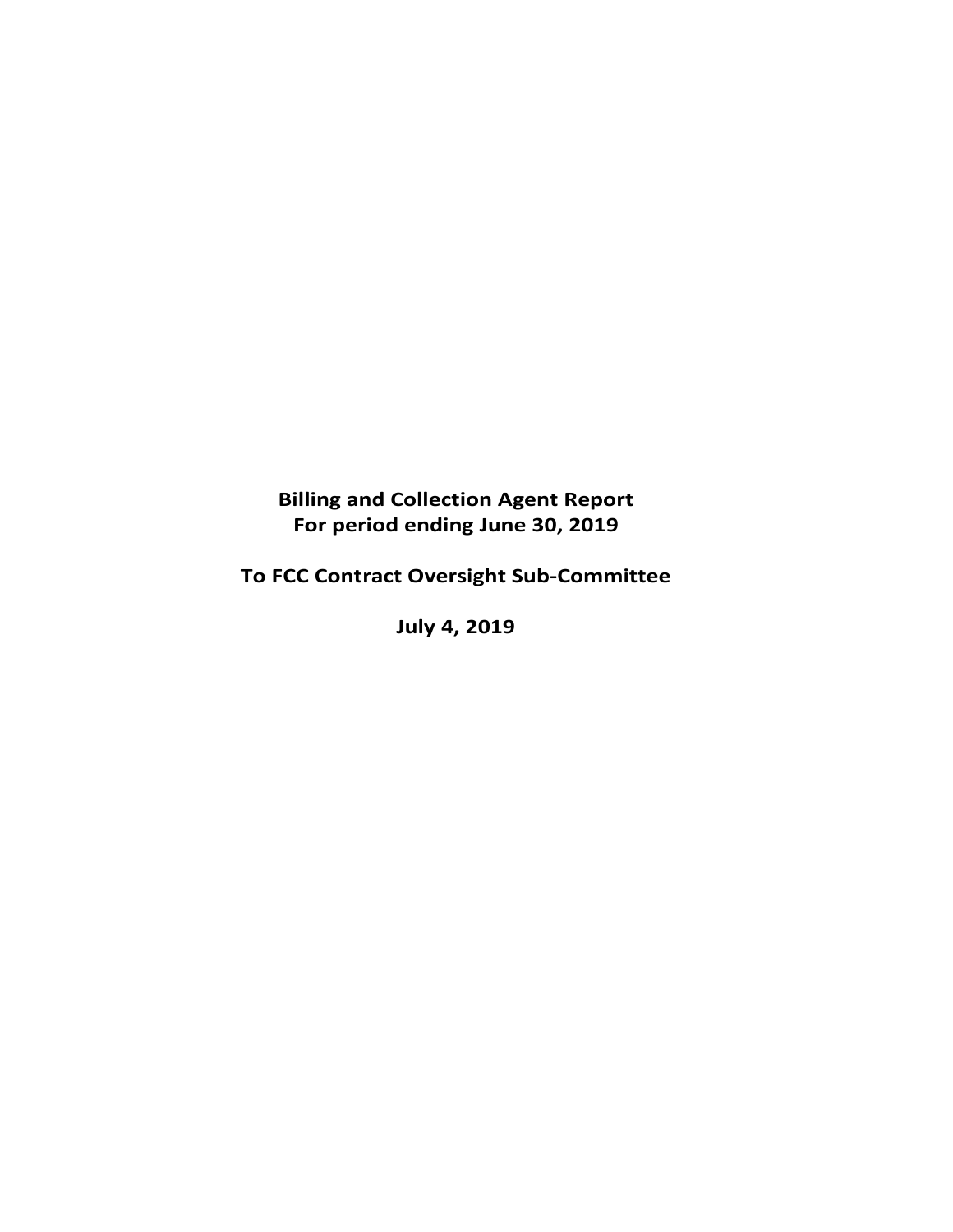# **NANPA FUND STATEMENT OF FINANCIAL POSITION June 30, 2019**

# **Assets**

| Cash in bank                                     |          | \$<br>1,305,583 |            |
|--------------------------------------------------|----------|-----------------|------------|
| Receivables                                      |          |                 |            |
| Receivable from US Carriers                      | 73,156   |                 |            |
| Receivable from Canada                           |          |                 |            |
| Receivable from Caribbean countries              | 1,547    |                 |            |
| Receivables forwarded to Treasury for collection | 65,775   |                 |            |
| Allowance for uncollectible accounts             | (80,900) |                 | 59,578     |
| <b>Total assets</b>                              |          | 1,365,161       |            |
| <b>Less:</b> Accrued liabilities                 |          |                 |            |
| Welch LLP                                        | 28,400   |                 |            |
| SOMOS                                            | 568,147  |                 |            |
| Data Collection Agent - USAC                     | 6,500    |                 | (603, 047) |
|                                                  |          |                 |            |
| <b>Fund balance</b>                              |          |                 | 762,114    |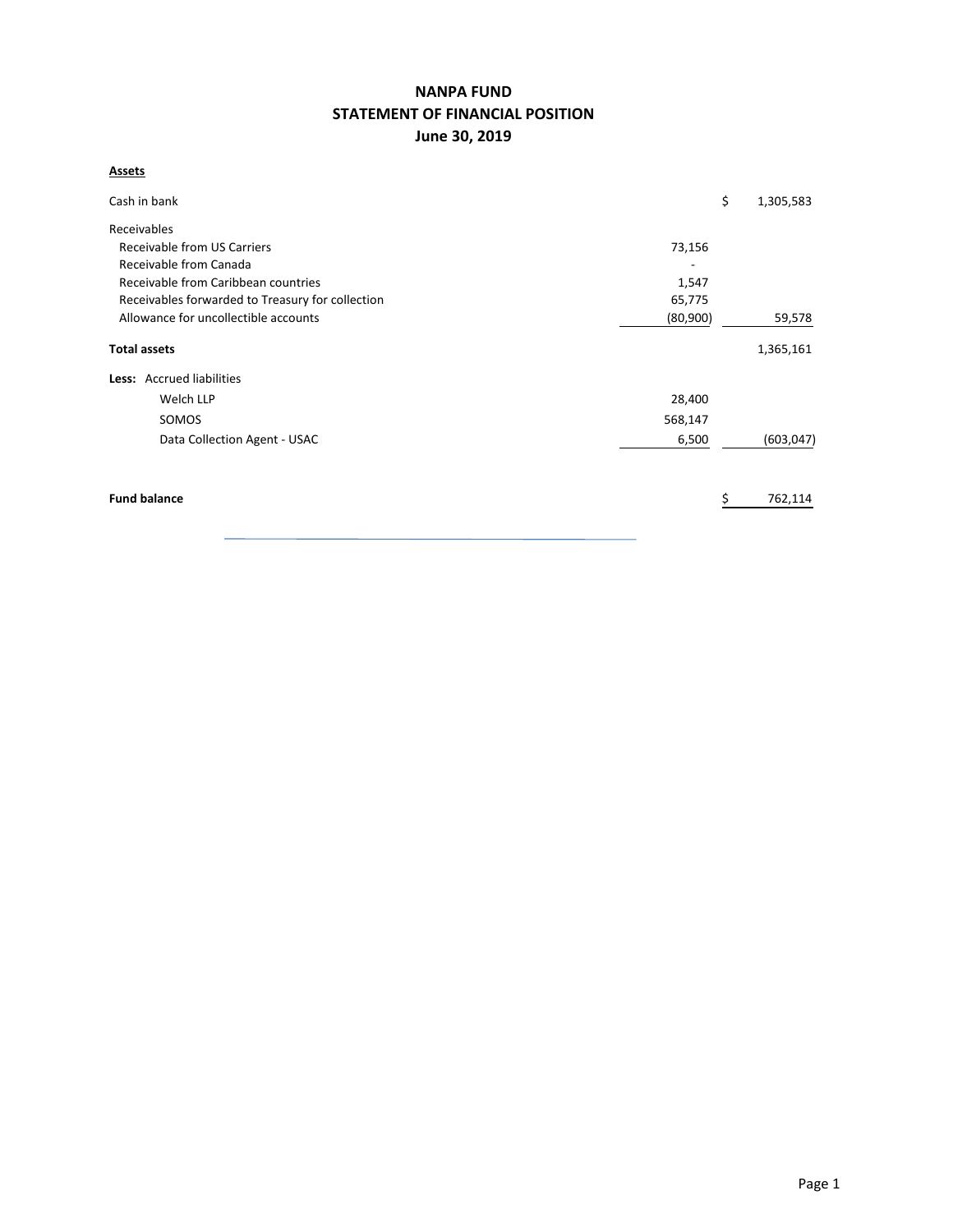#### **NANP FUND FORECASTED STATEMENT OF CHANGES IN FUND BALANCE BASED ON NO DEFERRAL OF SOMOS PAYMENTOCTOBER 2018 TO SEPTEMBER 2019**

|                                               |        |             |               | <b>Actual</b> |           |            |               |           |           | Forecasted |               |            |             |               | <b>Variance between</b> |                                                |
|-----------------------------------------------|--------|-------------|---------------|---------------|-----------|------------|---------------|-----------|-----------|------------|---------------|------------|-------------|---------------|-------------------------|------------------------------------------------|
|                                               |        | Oct-18      | <b>Nov-18</b> | Dec-18        | Jan-19    | Feb-19     | <b>Mar-19</b> | Apr-19    | May-19    | Jun-19     | <b>Jul-19</b> | Aug-19     | Sep-19      | <b>Total</b>  | <b>Budget</b>           | forecasted results and<br>budget at Sept 30/19 |
|                                               |        |             |               |               |           |            |               |           |           |            |               |            |             |               |                         |                                                |
| Revenue<br><b>International Contributions</b> |        |             |               |               |           |            |               |           |           |            |               |            |             |               |                         |                                                |
| Canada                                        | (1)    | 18,286      | 9,143         | 9,143         | 9,143     | 9,143      | 9,143         | 9,143     | 9,143     | 9,143      | 9,143         | 9,144      |             | 109,717       | 109,717                 |                                                |
| Caribbean countries                           | (1)    | 23.036      | $\sim$        | $\sim$        | $\sim$    |            |               |           | $\sim$    | $\sim$     |               | $\sim$     |             | 23,036        | 23,036                  |                                                |
| <b>Total International Contributions</b>      |        | 41,322      | 9,143         | 9,143         | 9,143     | 9,143      | 9,143         | 9,143     | 9,143     | 9,143      | 9,143         | 9,144      | $\sim$      | 132,753       | 132,753                 |                                                |
| Domestic Contributions - US carriers          | (1)    | 4,538,876   | 115,084       | 474,065       | 73,710    | 76,122     | 73,604        | 73,436    | 72,174    | 78,385     | 73,697        | 73,697     |             | 5,722,850     | 5,639,875               | 82,975                                         |
| Late filing fees for Form 499A                | (2)    | (1, 300)    | (400)         | 600           | 400       | 200        | $\sim$        | 100       | 900       | 700        |               | $\sim$     | 66,000      | 67,200        | 66,000                  | 1,200                                          |
| Interest income                               | (3)    | 6,155       | 5,244         | 6,112         | 5,355     | 4,129      | 3,902         | 3,267     | 2,490     | 1,851      | 500           | 500        | 500         | 40,005        | 6,000                   | 34,005                                         |
| <b>Total revenue</b>                          |        | 4,585,053   | 129,071       | 489,920       | 88,608    | 89,594     | 86,649        | 85,946    | 84,707    | 90,079     | 83,340        | 83,341     | 66,500      | 5,962,808     | 5,844,628               | 118,180                                        |
| <b>Expenses</b>                               |        |             |               |               |           |            |               |           |           |            |               |            |             |               |                         |                                                |
| <b>NANPA Administration - Somos</b>           | (4)(a) | $\sim$      | 240,833       | 240,833       | 240.833   | 240,833    | 240.833       | 243,545   | 240,833   | 242,991    | 243,333       | 243,333    | 243,333     | 2,661,533     | 2,088,152               | (573, 381)                                     |
| NANPA Administration - Neustar                | (4)(b) | 187,332     |               |               |           |            |               |           |           |            |               |            |             | 187,332       | 189,832                 | 2,500                                          |
| <b>NANPA Administration - Neustar</b>         | (4)(b) |             | 188,201       | 187,332       |           |            |               |           |           |            |               |            |             | 375,533       |                         | (375, 533)                                     |
| NANPA Administration - Neustar transition     | (4)(c) | $\sim$      |               | 70,822        |           |            |               |           |           |            |               |            |             | 70,822        |                         | (70, 822)                                      |
| NANPA Administration - Change Order A         | (4)(d) |             |               |               |           |            |               |           |           |            | 19,606        |            |             | 19,606        |                         | (19,606)                                       |
| 1K Block Pooling - Somos                      | (5)(a) | $\sim$      | 314,855       | 314,585       | 314,315   | 314,585    | 314,585       | 321,266   | 314,585   | 325,156    | 319,585       | 319,585    | 319,585     | 3,492,687     | 2,848,879               | (643,808)                                      |
| 1K Block Pooling - Somos pre-transition       |        |             |               | 25,294        |           |            |               |           |           |            |               |            |             | 25,294        |                         | (25, 294)                                      |
| 1K Block Pooling - Neustar                    | (5)(b) | 257,128     |               |               |           |            |               |           |           |            |               |            |             | 257,128       | 258,988                 | 1,860                                          |
| 1K Block Pooling - Neustar                    | (5)(b) |             | 258,777       | 254,442       |           |            |               |           |           |            |               |            |             | 513,219       |                         | (513, 219)                                     |
| 1K Block Pooling - Neustar transition         | (5)(c) |             |               | 101,518       |           |            |               |           |           |            |               |            |             | 101,518       |                         | (101, 518)                                     |
| 1K Block Pooling - Change Order A             | (5)(d) |             |               |               |           |            |               |           |           |            | 64,004        |            |             | 64,004        |                         | (64,004)                                       |
| <b>Billing and Collection</b>                 |        |             |               |               |           |            |               |           |           |            |               |            |             |               |                         |                                                |
| Welch LLP                                     | (6)    | 28,400      | 28,400        | 28,400        | 28,400    | 28,400     | 28,400        | 28,400    | 28,400    | 28,400     | 28,400        | 28,400     | 28,400      | 340,800       | 340,920                 | 120                                            |
| Data Collection Agent                         | (7)    | 6,637       | 6,586         | 6,465         | 7,062     | 6,210      | 6,210         | 6,403     | 6,262     | 6,296      | 6,500         | 6,500      | 6,500       | 77,631        | 78,000                  | 369                                            |
| <b>Annual Operations Audit</b>                | (8)    | $\sim$      | $\sim$        | 38,400        | 9,600     | $\sim$     | $\sim$        | $\sim$    | $\sim$    | $\sim$     | $\sim$        |            | $\sim$      | 48,000        | 48,000                  |                                                |
| <b>Bank Charges</b>                           | (9)    | 3,835       | 7,530         | 2,478         | 2,456     | 2,821      | 2,148         | 2,555     | 1,938     | 2,035      | 3,166         | 3,166      | 3,166       | 37,294        | 38,000                  | 706                                            |
| Carrier Audits                                | (10)   | $\sim$      | $\sim$        | $\sim$        | $\sim$    | $\sim$     | $\sim$        | $\sim$    | $\sim$    | $\sim$     | $\sim$        | $\sim$     | $\sim$      | $\sim$        | 200,000                 | 200,000                                        |
| <b>Bad debt expense</b>                       | (11)   | (525)       | (4, 449)      | 23,388        | 7,281     | 1,577      | (12, 646)     | (2,603)   | (4,512)   | (1,788)    | 3,333         | 3,333      | 3,333       | 15,722        | 40,000                  | 24,278                                         |
| Total expenses                                |        | 482,807     | 1,040,733     | 1,293,957     | 609,947   | 594,426    | 579,530       | 599,566   | 587,506   | 603,090    | 687,927       | 604,317    | 604,317     | 8,288,123     | 6,130,771               | (2, 157, 352)                                  |
| Net revenue (expenses)                        |        | 4,102,246 ( | 911,662) (    | 804,037)      | 521,339)  | 504,832) ( | 492,881)      | 513,620)  | 502,799)  | 513,011)   | 604,587) (    | 520,976) ( | $537,817$ ( | $2,325,315$ ( | 286,143                 | (2,039,172)                                    |
| <b>Opening fund balance</b>                   |        | 1,424,049   | 5,526,295     | 4,614,633     | 3,810,596 | 3,289,257  | 2,784,425     | 2,291,544 | 1,777,924 | 1,275,125  | 762,114       | 157,527    | (363, 449)  | 1,424,049     | 1,286,143               | 137,906                                        |
| <b>Closing fund balance</b>                   |        | 5,526,295   | 4,614,633     | 3,810,596     | 3,289,257 | 2,784,425  | 2,291,544     | 1,777,924 | 1,275,125 | 762,114    | 157,527       | (363, 449) | (901, 266)  | (901, 266)    | 1,000,000               | (1,901,266)                                    |
| Fund balance makeup:                          |        |             |               |               |           |            |               |           |           |            |               |            |             |               |                         |                                                |
| Contingency                                   |        | 1,000,000   | 1,000,000     | 1,000,000     | 1,000,000 | 1,000,000  | 1,000,000     | 1,000,000 | 1,000,000 | 1,000,000  | 1,000,000     | 1,000,000  | 1,000,000   | 1,000,000     | 1,000,000               |                                                |
| Surplus                                       |        | 4,526,295   | 3,614,633     | 2,810,596     | 2,289,257 | 1,784,425  | 1,291,544     | 777,924   | 275,125   | 237,886)   | 842,473)      | 1,363,449) | 1,901,266)  | 1,901,266     |                         |                                                |
|                                               |        | 5,526,295   | 4.614.633     | 3.810.596     | 3,289,257 | 2,784,425  | 2,291,544     | 1,777,924 | 1,275,125 | 762,114    | 157,527       | 363,449) ( | 901,266     | 901,266)      | 1.000.000               |                                                |

(2) These fees represent the \$100 late filing fee charged to those companies that do not file the Form 499A by the due date. **(1)** The US carrier contributions for the period from October 2018 to September 2019 and the International contributions are based upon actual billings.

#### **Assumptions: Reconciliation of forecast to budget**

| (1) The US carrier contributions for the period from October 2018 to September 2019 and the International contributions are based upon actual billings. | Budgeted fund balance at September 30, 2019 - contingency         | 1,000,000  |
|---------------------------------------------------------------------------------------------------------------------------------------------------------|-------------------------------------------------------------------|------------|
| (2) These fees represent the \$100 late filing fee charged to those companies that do not file the Form 499A by the due date.                           | Increase in opening fund balance between budget period and actual | 137,906    |
| (3) Interest income projections are estimates                                                                                                           | Additional billings over estimate from budget                     | 82,975     |
| (4)(a) The NANPA Administration contract for Somos covers the period from November 1/18 to October 31/19                                                | Late filing fees (reversal) for Form 499A                         | 1,200      |
| (4)(b) The NANPA Administration contract extension for NeuStar covers the period from October 1/18 to December 31/18                                    | Underestimate of interest earned to date compared to budget       | 34,005     |
| (4)(c) The NANPA Administration contract for NeuStar provides for transitional costs for the period from November 1/18 to December 31/18                | Somos - NANPA - excess of contract awarded over amount budgeted   | (573, 381) |
| (4)(d) Change Order to combine the Central Office Code Assignment Guidelines and Thousands-Block Administration Guidelines into one document.           | NeuStar - NANPA - transitional month costs not budgeted           | (373, 033) |
| (5)(a)The 1K Block Pooling Administration contract for Somos covers the period from November 1/18 to October 31/19                                      | NeuStar - NANPA - transition costs not budgeted                   | (70, 822)  |
| (5)(b) The 1K Block Pooling contract extension for NeuStar covers the period from October 1/18 to December 31/18                                        | Somos - Pooling - excess of contract awarded over amount budgeted | (669, 102) |
| (5)(c) The 1K Block Pooling contract for NeuStar provides for transitional costs for the period from November 1/18 to December 31/18                    | NeuStar - Pooling - transitional month costs not budgeted         | (511, 359) |
| (5)(d) Change Order to combine the Central Office Code Assignment Guidelines and Thousands-Block Administration Guidelines into one document.           | NeuStar - NANPA - transition costs not budgeted                   | (101, 518) |
| (6) The cost of B&C Agent is based on the contract with Welch LLP                                                                                       | Somos - NANPA Administration Change Order A - not budgeted        | (19, 606)  |
| (7) The expense for the Data Collection Agent is based on an allocation of costs by USAC.                                                               | Somos - Pooling Change Order A - not budgeted                     | (64,004)   |
| (8) The expense for the annual operations audit performed by Ernst & Young LLP is based on the quote given.                                             | Decrease in B&C Agent costs                                       | 120        |
| (9) Bank fees are an expense to the Fund.                                                                                                               | Data Collection fees - Adjustment to actual from budget           | 369        |
| (10) The budget allows \$200,000 for carrier audits. This will not be expended.                                                                         | Bad debts - Adiustment to actual from budget                      | 24.278     |
| (11) The allowance covers all accounts considered potentially uncollectible at June 30, 2019.                                                           | Carrier audits that will not be performed                         | 200,000    |
|                                                                                                                                                         | Operations Audit - Adjustment to actual from budget               |            |
|                                                                                                                                                         | Bank fees - Variance between actual and budget                    | 706        |
|                                                                                                                                                         | Forecaseted fund balance at September 30, 2019                    | (901, 266) |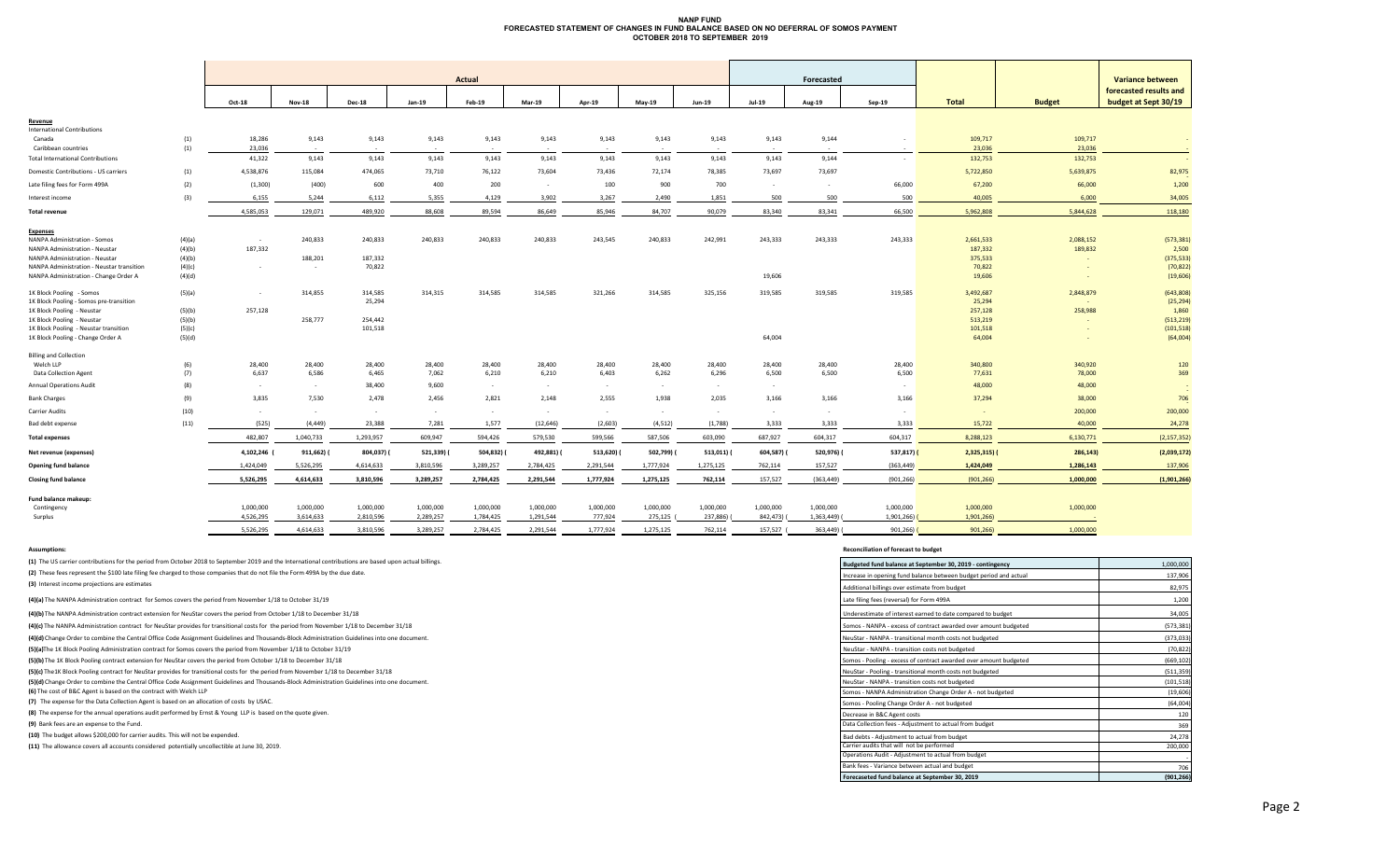#### **NANPA FUND FORECASTED STATEMENT OF CHANGES IN FUND BALANCEOCTOBER 2019 TO SEPTEMBER 2020**

|                                                                  |            | <b>Projection based on budget</b> |               |                |                          |                          |           |                          |                          |                          |                          |           |           |            |
|------------------------------------------------------------------|------------|-----------------------------------|---------------|----------------|--------------------------|--------------------------|-----------|--------------------------|--------------------------|--------------------------|--------------------------|-----------|-----------|------------|
|                                                                  |            | Oct-19                            | <b>Nov-19</b> | <b>Dec-19</b>  | Jan-20                   | <b>Feb-20</b>            | Mar-20    | Apr-20                   | <b>May-20</b>            | <b>Jun-20</b>            | <b>Jul-20</b>            | Aug-20    | Sep-20    | Total      |
|                                                                  |            |                                   |               |                |                          |                          |           |                          |                          |                          |                          |           |           |            |
| <b>Projected Revenue</b>                                         |            |                                   |               |                |                          |                          |           |                          |                          |                          |                          |           |           |            |
| <b>International Contributions</b><br>Canada                     |            | 17,855                            | 17,855        | 17,855         | 17,855                   | 17,855                   | 17,855    | 17,855                   | 17,855                   | 17,855                   | 17,856                   | 17,856    | 17,856    | 214,263    |
| Caribbean countries                                              | (1)<br>(1) | 43,355                            | $\sim$        |                |                          |                          |           |                          |                          |                          |                          |           |           | 43,355     |
| <b>Total International Contributions</b>                         |            | 61,210                            | 17,855        | 17,855         | 17,855                   | 17,855                   | 17,855    | 17,855                   | 17,855                   | 17,855                   | 17,856                   | 17,856    | 17,856    | 257,618    |
| Domestic Contributions - US carriers                             | (1)        | 9,372,009                         | 164,254       | 164,254        | 164,254                  | 164,254                  | 164,254   | 164,254                  | 164,254                  | 164,254                  | 164,254                  | 164,254   | 164,254   | 11,178,803 |
| Late filing fees for Form 499A                                   | (2)        |                                   |               |                | $\sim$                   |                          |           |                          | $\sim$                   | $\sim$                   |                          | $\sim$    | 80,000    | 80,000     |
| Interest income                                                  | (3)        | 2,500                             | 2,500         | 2,500          | 2,500                    | 2,500                    | 2,500     | 2,500                    | 2,500                    | 2,500                    | 2,500                    | 2,500     | 2,500     | 30,000     |
| Total projected revenue                                          |            | 9,435,719                         | 184,609       | 184,609        | 184,609                  | 184,609                  | 184,609   | 184,609                  | 184,609                  | 184,609                  | 184,610                  | 184,610   | 264,610   | 11,546,421 |
|                                                                  |            |                                   |               |                |                          |                          |           |                          |                          |                          |                          |           |           |            |
| <b>Projected Expenses</b><br><b>NANPA Administration - Somos</b> | (4)(a)     | 243,333                           | 243,333       | 243,333        | 243,333                  | 243,333                  | 243,333   | 243,333                  | 243,333                  | 243,333                  | 243,333                  | 243,333   | 243,333   | 2,919,996  |
|                                                                  | (4)(b)     | 240,833                           | 240,833       | $\sim$         | $\sim$                   | $\sim$                   | $\sim$    | $\sim$                   | $\sim$                   | $\sim$                   | $\sim$                   | $\sim$    |           | 481,666    |
| 1K Block Pooling - Somos                                         | (5)(a)     | 319,585                           | 319,585       | 319,585        | 319,585                  | 319,585                  | 319,585   | 319,585                  | 319,585                  | 319,585                  | 319,585                  | 319,585   | 319,585   | 3,835,020  |
| 1K Block Pooling - Somos Transition costs                        | (5)(b)     | 314,585                           | 314,585       | $\sim$         | $\sim$                   | $\overline{\phantom{a}}$ | $\sim$    | $\sim$                   | $\sim$                   | $\overline{\phantom{a}}$ | $\overline{\phantom{a}}$ |           |           | 629,170    |
| <b>Billing and Collection</b>                                    |            |                                   |               |                |                          |                          |           |                          |                          |                          |                          |           |           |            |
| Welch LLP                                                        | (6)        | 28,400                            | 28,400        | 28,400         | 28,400                   | 28,400                   | 28,400    | 28,400                   | 28,400                   | 28,400                   | 28,400                   | 28,400    | 28,400    | 340,800    |
| Data Collection Agent - USAC                                     | (7)        | 6,500                             | 6,500         | 6,500          | 6,500                    | 6,500                    | 6,500     | 6,500                    | 6,500                    | 6,500                    | 6,500                    | 6,500     | 6,500     | 78,000     |
| <b>Annual Operations Audit</b>                                   | (8)        | $\sim$                            | $\sim$        | $\sim$         | 49,000                   | $\sim$                   | $\sim$    | $\sim$                   | $\sim$                   | $\sim$                   | $\sim$                   | $\sim$    |           | 49,000     |
| <b>Bank Charges</b>                                              | (9)        | 3,167                             | 3,167         | 3,167          | 3,167                    | 3,167                    | 3,167     | 3,167                    | 3,167                    | 3,166                    | 3,166                    | 3,166     | 3,166     | 38,000     |
| Carrier Audits                                                   | (10)       | $\sim$                            |               | $\blacksquare$ | $\overline{\phantom{a}}$ | 200,000                  | $\sim$    | $\overline{\phantom{a}}$ | $\overline{\phantom{a}}$ | $\sim$                   |                          | $\sim$    |           | 200,000    |
| Bad debt expense (recovery)                                      | (11)       | 3,334                             | 3,334         | 3,334          | 3,334                    | 3,333                    | 3,333     | 3,333                    | 3,333                    | 3,333                    | 3,333                    | 3,333     | 3,333     | 40,000     |
| <b>Total projected expenses</b>                                  |            | 1,159,737                         | 1,159,737     | 604,319        | 653,319                  | 804,318                  | 604,318   | 604,318                  | 604,318                  | 604,317                  | 604,317                  | 604,317   | 604,317   | 8,611,652  |
| <b>Projected Net revenue (expenses)</b>                          |            | 8,275,982                         | 975,128)      | 419,710)       | 468,710) (               | 619,709)                 | 419,709)  | 419,709) (               | 419,709)                 | 419,708) (               | 419,707) (               | 419,707)  | 339,707)  | 2,934,769  |
| <b>Projected Opening fund balance</b>                            | (12)       | (901, 266)                        | 7,374,716     | 6,399,588      | 5,979,878                | 5,511,168                | 4,891,459 | 4,471,750                | 4,052,041                | 3,632,332                | 3,212,624                | 2,792,917 | 2,373,210 | (901, 266) |
| <b>Projected Closing fund balance</b>                            |            | 7,374,716                         | 6,399,588     | 5,979,878      | 5,511,168                | 4,891,459                | 4,471,750 | 4,052,041                | 3,632,332                | 3,212,624                | 2,792,917                | 2,373,210 | 2,033,503 | 2,033,503  |
| Projected Fund balance makeup:                                   |            |                                   |               |                |                          |                          |           |                          |                          |                          |                          |           |           |            |
| Contingency                                                      |            | 2,000,000                         | 2,000,000     | 2,000,000      | 2,000,000                | 2,000,000                | 2,000,000 | 2,000,000                | 2,000,000                | 2,000,000                | 2,000,000                | 2,000,000 | 2,000,000 | 2,000,000  |
| Surplus                                                          |            | 5,374,716                         | 4,399,588     | 3,979,878      | 3,511,168                | 2,891,459                | 2,471,750 | 2,052,041                | 1,632,332.37             | 1,212,624                | 792,917                  | 373,210   | 33,503    | 33,503     |
|                                                                  |            | 7,374,716                         | 6,399,588     | 5,979,878      | 5,511,168                | 4,891,459                | 4,471,750 | 4,052,041                | 3,632,332                | 3,212,624                | 2,792,917                | 2,373,210 | 2,033,503 | 2,033,503  |

#### **Assumptions:**

**(1)** The contribution for October 2019 ‐ September 2020 is based on proposed billings.

**(2)** These estimated fees represent the \$100 late filing fee charged to those companies that do not file the Form 499A by the due date.

**(3)** Interest income projections are estimates.

**(4)(a)** The NANPA Administration contract with Somos expires Oct 31/19. Monthly costs are estimated based on the current contract.

**(4)(b)** This is an additional two months of Somos NANPA Administration transitional costs if a new administrator is awarded

**(5)(a)**The 1K Block Pooling Administration contract with Somos expires Oct 31/19. Monthly costs are estimated based on the current contract.

**(5)(b)** This is an additional two months of Somos 1K Block Pooling transitional costs if a new administrator is awarded.

**(6)** The cost of B&C Agent is based on the actual contract cost of \$28,400 per month. Contract covers the period from May 1/18 to April 30/23

**(7)**  The expense for the Data Collection Agent is based on estimate of costs by USAC.

**(8)**  The cost of the annual operations audit is based on the cost of the prior year's history of billing from Ernst & Young LLP.

**(9)** Bank fees are an expense to the Fund and are estimated based on prior years' history.

**(10)** The budget allowed \$200,000 for carrier audits.

**(11)**  The bad debt expense covers all accounts considered potentially uncollectible for fees billed for the 2018‐19 funding year.

**(12)**  The deficit recovery represents August and September payments to Somos which will paid in October and covered by the 2019/20 fees due in October.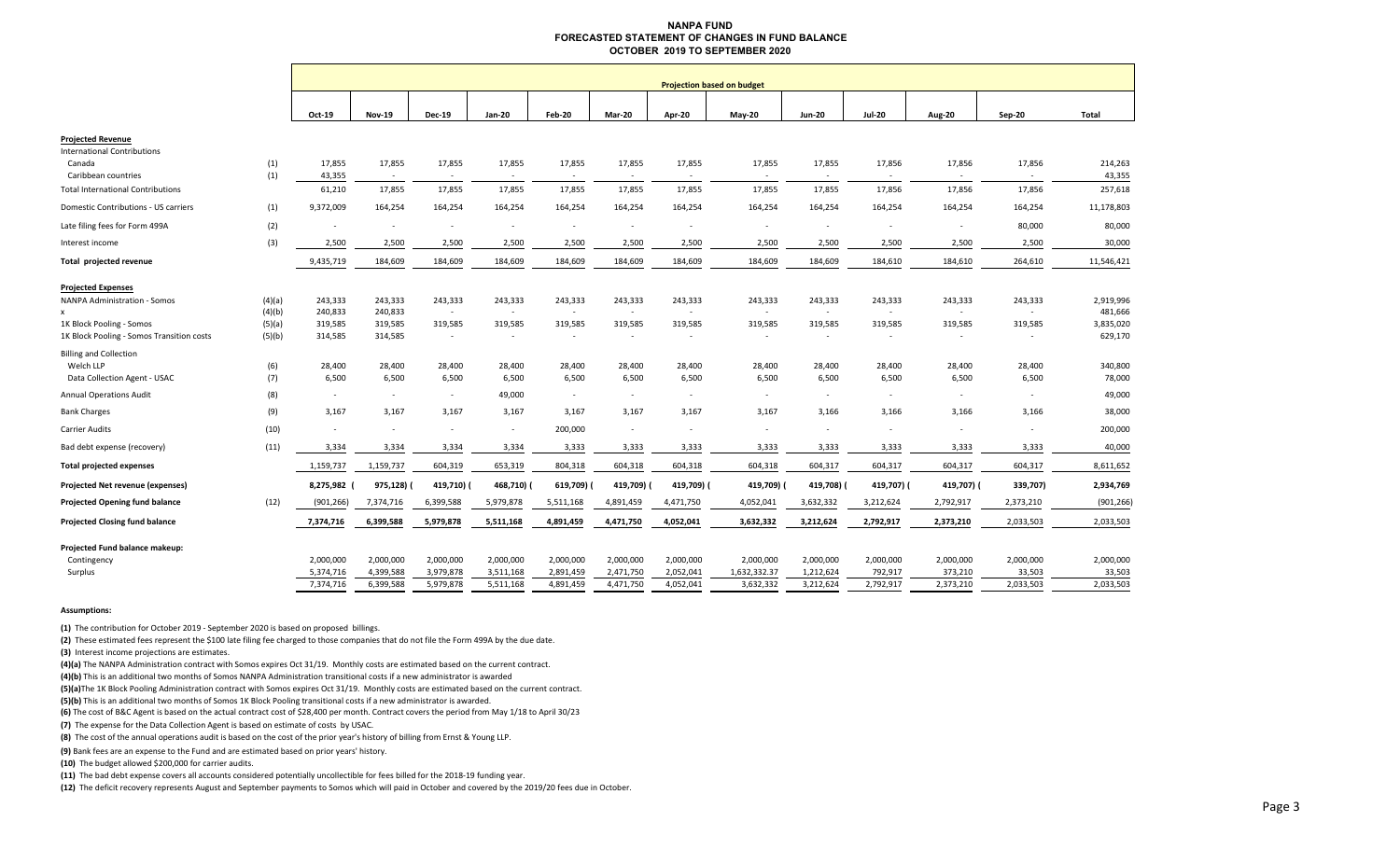# **Deliverables Report**

## **Distributing invoices**

The monthly invoices for carriers were emailed/mailed on June  $12<sup>th</sup>$ .

## **Processing Payments**

Payment information from the lockbox service at Mellon Bank is downloaded on a daily basis. The deposit information is recorded daily.

## **Late/Absent Payments**

Demand notices and statements of account were emailed/mailed on June 13<sup>th</sup> to all carriers with overdue balances. A total of 21 demand notices and statements of account were sent out. This is on par with the previous month. The outstanding balances from the 2018 annual billing were sent to Treasury for collections on January 10, 2019.

#### **FCC Red Light Notices**

At a minimum, an updated red light report is posted to the FCC server for processing once a week. When required, additional updates are posted.

#### **Helpdesk Queries**

All queries are directed to a helpdesk voicemail inbox or email inbox. The details of the query are documented in an Access database. The date, Filer ID, nature of query, name of person making the request, who responded to the query and the resolution date. In June, 5 calls and 8 emails were received which is lower than the prior year. Most queries are about requesting copies of invoices, how to make changes to their email billing address, notification about closing their business, asking what the invoice was for or asking how to make a payment.

#### **Staffing Changes**

There have been no changes to staffing this month.

#### **Contract Renewals**

The Billing and Collection Agent contract was awarded to Welch LLP in April 2018. The contract is for a 5-year period from May 1, 2018 to April 30, 2023.

The NANPA Administration contract for NeuStar was extended for the period of October 1, 2018 to December 31, 2018 which includes a 2 month transition to the new administrator, Somos, Inc. The contract with Somos for the NANPA Administration Contract covers the period of November 1, 2018 to October 31, 2019.

The 1K Block Pooling contract for NeuStar was extended for the period of October 1, 2018 to December 31, 2018 which includes a 2 month transition to the new administrator, Somos, Inc. the contract with Somos for the 1K Block Pooling covers the period of November 1, 2018 to October 31, 2019.

#### **Status of Audits**

**FCC Audit:** The FCC financial audit has started. A kick off meeting was held with the auditors on April 23. A listing has been provided by the auditors of the required documents and the due dates. We have begun submitting requested documents.

**Independent Audit:** The independent audit by Ernst & Young LLP of the financial statements and specified procedures commenced November 19th, 2018. The audits are complete at this time.

**IPERIA:** A kick-off meeting was held in November with the FCC and the auditors. Documentation requested was provided in December 2018. Ongoing biweekly conference calls are attended. This audit is in the final stages of completion

#### **Deliverable Reports Submission Dates**

**Monthly SSF 224 repor**t - submitted July 3, 2019. **Quarterly Report on Fund Performance and Statement of Financial Positio**n - due to be submitted in July **Quarterly Crosswalk reporting package** - due to be submitted in July **Treasury Report on Receivables** - due to be submitted in July **Monthly COSC report** - submitted on June 4, 2019

## **Accounts Receivable**

We received \$908.96 in June from Treasury for debts collected.

At the end of May there are 325 accounts outstanding representing unpaid invoices from the September 2018 billing, amounting to \$31,021.17. Of the 325 accounts, 313 accounts totaling \$29,687.56 were submitted to Treasury on January 10, 2019 for collections.